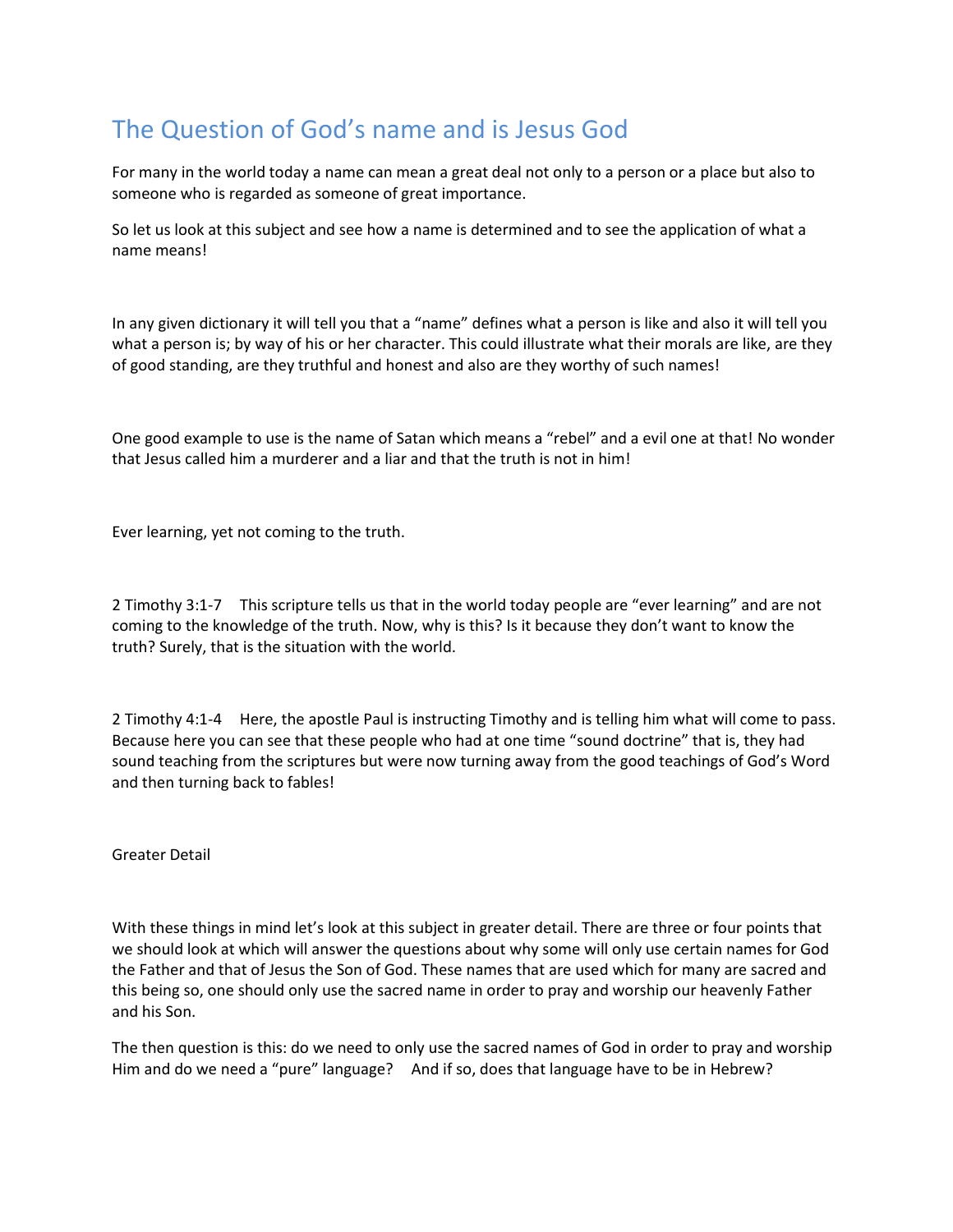In Genesis 6:5 gives us some information as to what was happening at that time in man's history and at that time the world of mankind had come to a level of total evil. Even their "thoughts and imaginations" were only centred on evil.

Genesis 6:11 The earth was filled with violence. Question: Did one universal language at that time stop sin? No! So, the language that had been used since the creation of Adam and Eve was still the same speech as at this particular time in man's history.

You may well be asking, "what has that got to do with using a sacred name?" The answer will become clearer as we go on. Genesis 11:17 Let's look at the situation and realize what

 was about to happen to the world of mankind. They had congregated into one geographical area on earth and had one speech. Question: Did the human race have any idea that they were to be scattered from that place were they were and be spread around the world? The Bible tells us that was the case.(see verse 4) Men wanted to be in one place but God had other ideas. Now when Adam was in the garden of Eden was he able to talk to God ? Yes!

Yes he did and if the same language was used between him and his creator then what language was used? The Bible tells us that all of mankind were of one speech, meaning one language. So, it would be logical then, that the world of men from Adam right up to the time of Babel would know God's name or names!

Does Satan Know God's Name or Names?

Genesis 3:1-3 The information here given tell us that Satan did indeed know God's name and still knows God's name and His other names! Did that help Satan in anyway? Yes, it did! Because there was no objection on the part of Eve and Adam when Satan was having a conversation with the human pair! And also there is no objection by our heavenly Father as regards to his name being used by Satan, Adam and Eve in their conversation.

Genesis 11:7 Tells us that God then went down into the world of man and confounded their language into many languages so that men did not understand each others speech!

So let's ask the question: If the universal language was some how sacred then the name or names of God would have been lost or changed-into Does that mean that we have to use all of their names and titles in order to have our prayers answered? No! The reason being that in the world of mankind there are many different languages spoken and used by we human beings. The question that comes to the fore is this, does God call many people who speak different languages? Yes! That being the case does He call you to repentance and into His church by starting out by telling you that you must use some sacred name in order for you to know that you are being called? No!

All languages have been given to men by God and there are no barriers to God and His spirit. God's word does not need to ask permission to cross any borders of any kind. There is one particular point that we should realize and it is this in Genesis 2:19-20 the scriptures tell us that Adam named every animal that was brought before him by God. Now, don't you think that Adam would know God's name? Yes! But